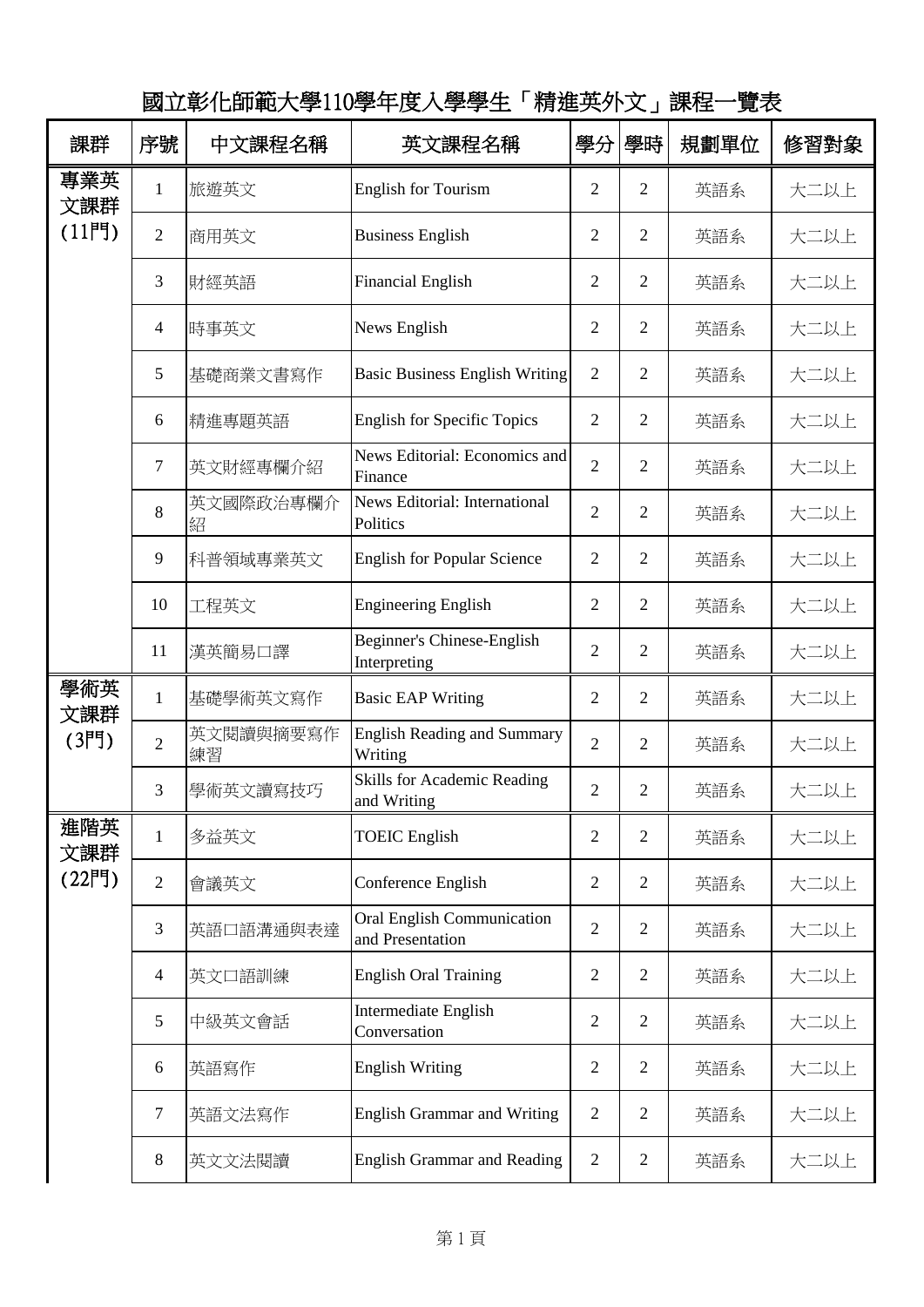| 課群                   | 序號             | 中文課程名稱         | 英文課程名稱                                                                     | 學分             | 學時             | 規劃單位 | 修習對象 |
|----------------------|----------------|----------------|----------------------------------------------------------------------------|----------------|----------------|------|------|
|                      | 9              | 簡報英文           | <b>English for Presentations</b>                                           | $\overline{2}$ | $\overline{2}$ | 英語系  | 大二以上 |
|                      | 10             | 英語學習方法養成       | <b>Strategies for English Learning</b>                                     | $\overline{2}$ | $\overline{2}$ | 英語系  | 大二以上 |
|                      | 11             | 自主英語學習力養成      | Autonomous English Learning                                                | $\overline{2}$ | $\overline{2}$ | 英語系  | 大二以上 |
|                      | 12             | 英語溝通技巧養成       | <b>English Communication</b><br>Strategies                                 | $\overline{2}$ | $\overline{2}$ | 英語系  | 大二以上 |
|                      | 13             | 英語聽力技巧養成       | <b>English Listening Strategies</b>                                        | 2              | 2              | 英語系  | 大二以上 |
|                      | 14             | 英語閱讀技巧養成       | <b>English Reading Strategies</b>                                          | $\overline{2}$ | $\overline{2}$ | 英語系  | 大二以上 |
|                      | 15             | 精進英語聽力         | <b>Advanced English Listening</b>                                          | $\overline{2}$ | $\overline{2}$ | 英語系  | 大二以上 |
|                      | 16             | 精進英文寫作         | <b>Advanced English Writing</b>                                            | $\overline{2}$ | 2              | 英語系  | 大二以上 |
|                      | 17             | 英語溝通力精進        | <b>Advanced English</b><br>Communication                                   | $\overline{2}$ | 2              | 英語系  | 大二以上 |
|                      | 18             | 精進英文閱讀         | <b>Advanced English Reading</b>                                            | 2              | 2              | 英語系  | 大二以上 |
|                      | 19             | 精進英語口說         | <b>Advanced English Speaking</b>                                           | 2              | $\overline{2}$ | 英語系  | 大二以上 |
|                      | 20             | 進階閱讀           | <b>Advanced English Reading</b>                                            | 2              | $\overline{2}$ | 英語系  | 大二以上 |
|                      | 21             | 英語口語報告力精進      | Advanced English for Oral<br>Presentations                                 | $\overline{2}$ | 2              | 英語系  | 大二以上 |
|                      | 22             | 國際社交英語力精進      | <b>Advanced English for</b><br><b>International Social</b><br>Interactions | $\overline{2}$ | 2              | 英語系  | 大二以上 |
| 文學與<br>文化課<br>群(15門) | $\mathbf{1}$   | 英美抒情哲學電影欣<br>賞 | Appreciation of Philosophy of<br>Love in Films                             | $\overline{2}$ | $\overline{2}$ | 英語系  | 大二以上 |
|                      | $\overline{2}$ | 英美文學與電影        | <b>British and American</b><br>Literature in Movies                        | $\overline{2}$ | $\overline{2}$ | 英語系  | 大二以上 |
|                      | 3              | 莎士比亞與電影        | Cinematic Shakespeare                                                      | $\overline{2}$ | $\mathbf{2}$   | 英語系  | 大二以上 |
|                      | $\overline{4}$ | 當代英國文學欣賞       | Introduction to Contemporary<br><b>British Literature</b>                  | $\overline{2}$ | $\overline{2}$ | 英語系  | 大二以上 |
|                      | 5              | 英美名著故事欣賞       | Stories from Masterpieces of<br>Literature                                 | $\overline{2}$ | $\overline{2}$ | 英語系  | 大二以上 |
|                      | 6              | 文化研究           | <b>Culture Study</b>                                                       | $\overline{2}$ | $\overline{2}$ | 英語系  | 大二以上 |
|                      | $\overline{7}$ | 女性主義與性別研究      | Feminism and Gender Study                                                  | $\overline{2}$ | $\overline{2}$ | 英語系  | 大二以上 |

國立彰化師範大學110學年度入學學生「精進英外文」課程一覽表